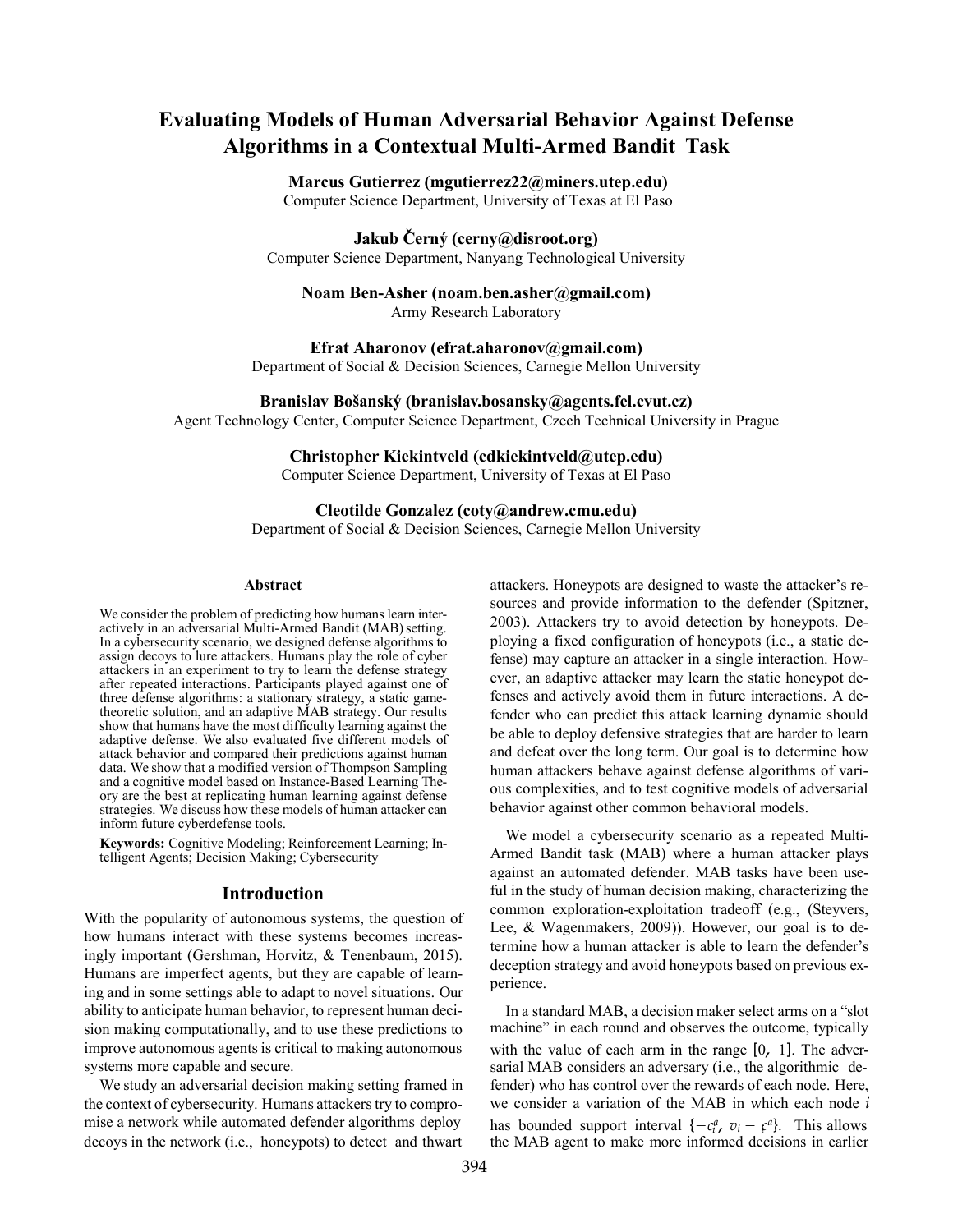rounds. This maps naturally to an attacker who has probed the network prior to making an attack, and it relates to recent approaches to study learning and decision making under contextual MAB, where information about rewards isprovided.

#### **Learning in Multi-Armed Bandits**

In a MAB, individuals learn by repeatedly choosing among multiple options that have varying probabilities of different rewards that are observed through immediate feedback after a choice. In theories of decisions from experience, twoarm bandit problems are a classical research paradigm used for modeling human decisions and learning from experience (e.g., (Gonzalez & Dutt, 2011)).

Experiments of human behavior have demonstrated that humans are able to learn in MABs by gradually transitioning from exploration of the available alternatives to exploitation of the most rewarding options while learning from feedback and experience (Gonzalez & Dutt, 2016; Mehlhorn et al., 2015). Sripa et al. notably ran an experiment with 451 human participants playing the MAB (Sripa et al., 2009), and applied a Bayesian learning model to explain the human data. Zhang et al. extended this work by improving the participant behavioral prediction with a Knowledge Gradient model(Zhang & Angela, 2013). Our current work differs from these works in that we consider differences in reward distributions. Specifically, the previously mentioned authors address human per-

formance in stochastic settings. In this work, we consider humans in static, stochastic, and adversarial MABs settings and analyze the effects of each environment. Furthermore, we provide context to the human decision makers by advertising the potential gains and losses of each arm ofthe MAB.

Recent research has shown that humans are able to learn well in contextual MABs, and various algorithms have been used to replicate this human behavior, including Thompson sampling (Agrawal & Goyal, 2012; Speekenbrink & Kon-

MAB tasks, cognitive models of human behavior represent the cognitive mechanisms (e.g, memory, learning, forgetting) which are essential elements for human learning (Gonzalez, Lerch, & Lebiere, 2003). We offer a unique paradigm to test cognitive models of human learning and decision making and pair them against other representations of behavior in MAB tasks, playing against defense algorithms of various complexities.

#### **Honeypot Cybersecurity Game**

fend node *i*. The reward  $v_i - c_i^a$  for attacking non-honeypot for attacking a honeypot  $-c_i^a$  appears as a negative numberat *i i* the bottom of the node. 1We assume *vi* ≥ *ca* and ∑*i*∈*N c<sup>d</sup>> D*. node *i*,  $c_i^a$  is the cost to attack node *i*, and  $c_i^d$  is the cost to de-In the Honeypot Cybersecurity Game (HCG) a defender places decoys to protect network resources (nodes) and the attacker aims to capture those resources. A screenshot of the user interface shows a network with 5 nodes (Figure 1). Each node in the network has the following values:  $v_i$  is the value of appears as a positive number on top of each node. The cost



Figure 1: User interface for the HCG.

Table 1 shows the specific values used in the HCG for our experiments. We designed the node values to fit common risk-reward archetypes (e.g., low-risk/low-reward, highrisk/high-reward, low-risk/high-reward). The explicit values shown in each node give an attacker the possibility of making informed decisions that will be combined with experiential decisions as in (Lejarraga, Dutt, & Gonzalez, 2012).

|         | pass | node 1 | node 2 node 3 | node 4 | node 5 |
|---------|------|--------|---------------|--------|--------|
| $v_i$   |      |        |               |        |        |
| $c_i^a$ |      |        |               |        |        |
| C       |      |        |               |        |        |

Table 1: Node parameters for online human experiment.

such that the total cost is *D*. Once the defender deploys receives the reward  $v_i \mathcal{L}^a$  and the defender receives a re-At the beginning of each round, the defender spends her budget *D* to turn some subset of the nodes into honeypots, honeypots, the attacker selects a node to attack or passes. If the attacker's chosen node *i* is not a honeypot, the attacker ward of 0. If the attacker's chosen node *i* was a honeypot, the attacker receives the negative reward  $-\frac{c^n}{i}$ , and the defender receives the positive reward  $v^1$ 

*<sup>i</sup>*. At the end of a round with n trials, the game resets and a new round begins. The attacker and defender are only informed of the rewards they receive after each action, and do not directly observe the other player's choices (known as incomplete or semi-bandit feedback).

#### **Defender Algorithms**

We consider 3 different defender algorithms to investigate their impact on human adversarial decision making and learning. We expect these to create varying levels of difficulty for the human attackers to learn the defense policy.

The *Static Pure Defender* algorithm employs a "set and forget," defense that implements an unchanging, greedy strategy that spends the budget to protect the highest valued nodes. For the scenario in Figure 1, the defender always sets nodes 2 and 5 as honeypots, leading to nodes 3 and 4 being the optimal ones to attack. Against this defender, the attacker can gain a maximum of 750 total points in this specific scenario by always attacking node 3 or 4 for all 50 rounds.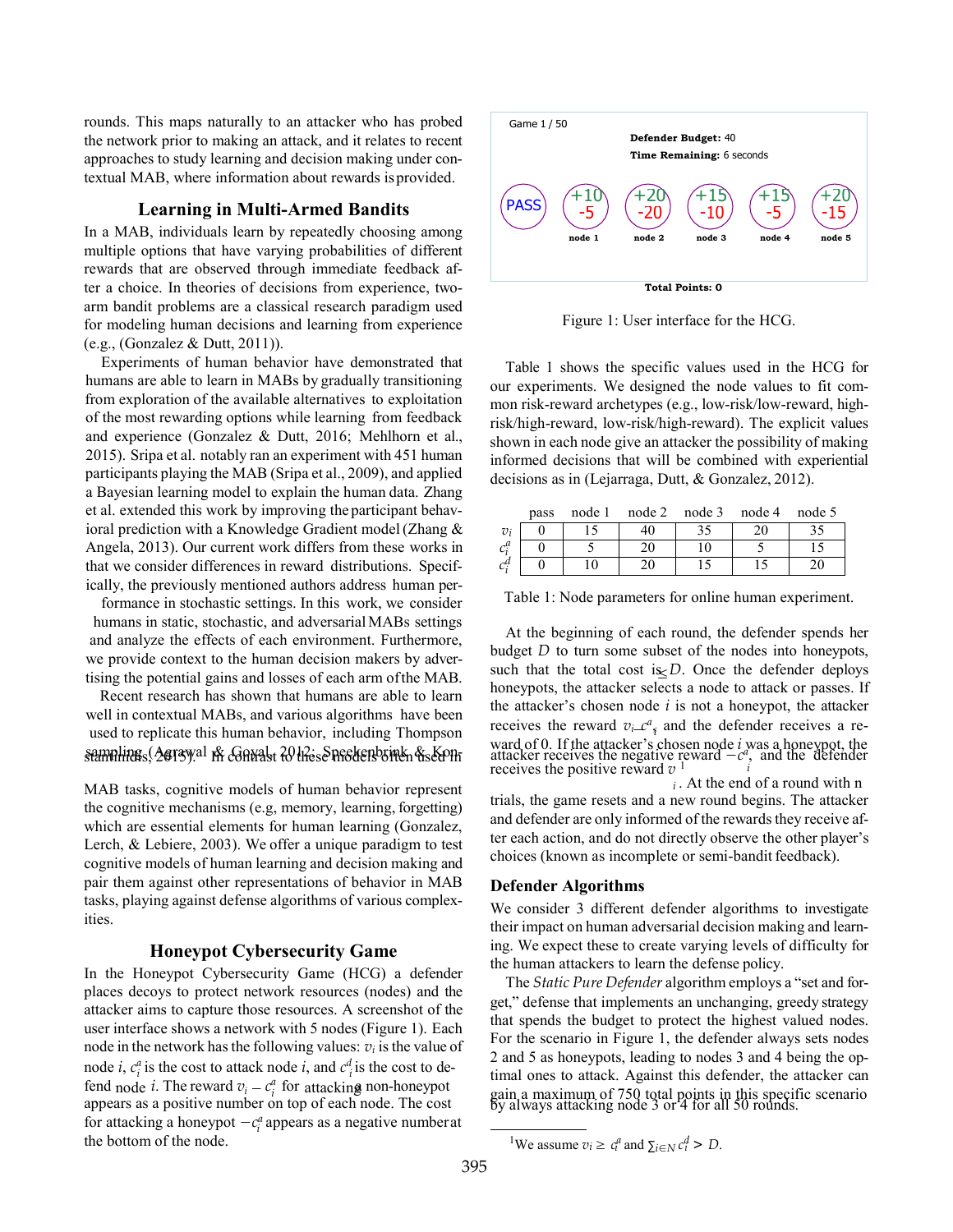≈ egy is to attack node 4, with an expected total value of 447 The *Static Equilibrium Defender* plays according to a fixed probability distribution over the possible combinations of nodes to be honeypots. A new combination is selected randomly each round according to the distribution shown in Table 2. This is a game-theoretic Mixed Strategy Nash Equilibrium that optimizes the defender's expected utility assuming a single, non-repeated interaction against a fully rational attacker. The optimal strategy for the attacker against this stratpoints for the attacker.

| defended nodes $\{1,3,4\}$ | ${2,3}$ | ${2,5}$ | $\{3,5\}$                                                              |
|----------------------------|---------|---------|------------------------------------------------------------------------|
| probability                |         |         | $\approx 0.303$   $\approx 0.095$   $\approx 0.557$   $\approx 0.0448$ |

Table 2: Static Equilibrium Defender probabilistic strategy.

| <b>Algorithm 1</b> Learning with Linear Rewards (LLR) |  |  |  |  |
|-------------------------------------------------------|--|--|--|--|
|                                                       |  |  |  |  |

Play any action *a* surph that  $t \in A_a$ <br>Update  $\hat{\theta}_i \Big|_{1 \times N}$ ,  $m_i \Big|_{1 \times N}$  accordir  $a = \arg \max \sum_{i} a_i \frac{\hat{\theta}}{i}$ If  $\max_{a} |\mathcal{A}_a|$  is known, let  $L = \max_{a} |\mathcal{A}_a|$ ; else,  $L = N$ **for**  $\hat{t} = 1$  to  $N$  **do for**  $t = N + 1$  to  $\infty$  **do** Play an action *a* which solves the maximization: (  $\hat{\theta}$  +  $\left(\frac{1}{L+1} \ln \pi\right)$ *,* (1) Update  $\begin{pmatrix} \hat{\theta}_i & \hat{\theta}_i \\ \hat{\theta}_i & \hat{\theta}_i \end{pmatrix}$  *m m i*<br>  $\begin{pmatrix} \hat{\theta}_i & \hat{\theta}_i \\ \hat{\theta}_i & \hat{\theta}_i \end{pmatrix}$  *n* accordingly *m* according *m i i d*epending on the defender's action. 1  $\binom{m_i}{m_i}$ **end for**  $\begin{array}{ccc} & & N' & m_1 \\ & \times & & \times \\ & & \times & & \end{array}$ Update  $\left[\mathbf{\theta}_{i}\right]_{1\times N}$ ,  $m'_{i}$   $_{1\times N}$  accordingly **end for**

ization phase for the first  $N = 5$  rounds where it guarantees  $\frac{i}{k}$  1x<sup>*N*</sup> 1s that vector is the vector containing  $m_i$ , or number of times node  $\vec{i}$  has The *Adaptive Learning with Linear Rewards Defender (LLR)* (Gai, Krishnamachari, & Jain, 2012) plays an adaptive, learning defense strategy that tries to maximize reward by balancing exploration and exploitation using an approach designed for MAB learning. *A<sup>a</sup>* in LLR is the set of all individual actions (nodes to defend). In the scenario from Figure 1,  $A_a$  is the set containing all 5 nodes. LLR uses a learning constant *L*, which we set to  $L = 3$  since this is the maximum number of nodes we can play in a defense. LLR has an initialplaying each node at least once.  $\theta$  i  $_{1\times N}$  is that vector containing the mean observed reward  $\hat{\theta}_i$  for all nodes *i*.  $M_{i_{\times 1} N}$ been played. The vectors are updated after each round.

After the initialization phase, LLR solves the maximization problem in equation 1 and deterministically selects the subset of nodes that maximizes the equation each round until the end of the game. The algorithm tries to balance between nodes with high observed means (i.e., have captured the attacker often in the past) and exploring less frequently played nodes (which the attacker may move to in order to avoid capture). While LLR has no concept of an opponent, it indirectly adapts that depend on the attacker's strategy.

In this scenario, it is difficult for the attacker to fully exploit the strategy of the defender due to incomplete information. When facing a static defender in a static environment, the optimal node(s) will remain the same, but when facing LLR or another adaptive defender the node(s) providing the highest expected value may change from round to round.

#### **Experimental Design**

We recruited 304 human participants on Amazon's Mechanical Turk (AMT) where 130 reported female and 172 reported male with 2 participants reporting as other. All participants were above the age of 18, and the median age was 32. Participants interacted with one of the 3 defense algorithms for 50 rounds. 101 participants played against the Static Pure Defender; 100 played against the Static Equilibrium Defender; and 103 played against the LLR defender. Participants took roughly 10 minutes from start to finish. They were paid US \$1*.*00 for completing the experiment and were given a bonus payment proportional to their performance in the 50 round game, ranging from US \$0 to an extra US \$3*.*25.

the concepts needed to perform the task (e.g., honeypot). Participants were told that the defender has a budget  $D = 40$  that limits the number of honeypot configurations (i.e., combinations of defended nodes). In each round, the participant attacks a node and receives either a positive reward  $v_i - c^a$  or a This task did not require cybersecurity knowledge and participants were given detailed instructions and definitions of

 $\lim_{N \to \infty} \text{accordingly}$  **i**  $\lim_{n \to \infty} \text{negating on the defender's action.}$ setup in Figure 1 was the same for every participant. to the attacker based on the observations of previous rewards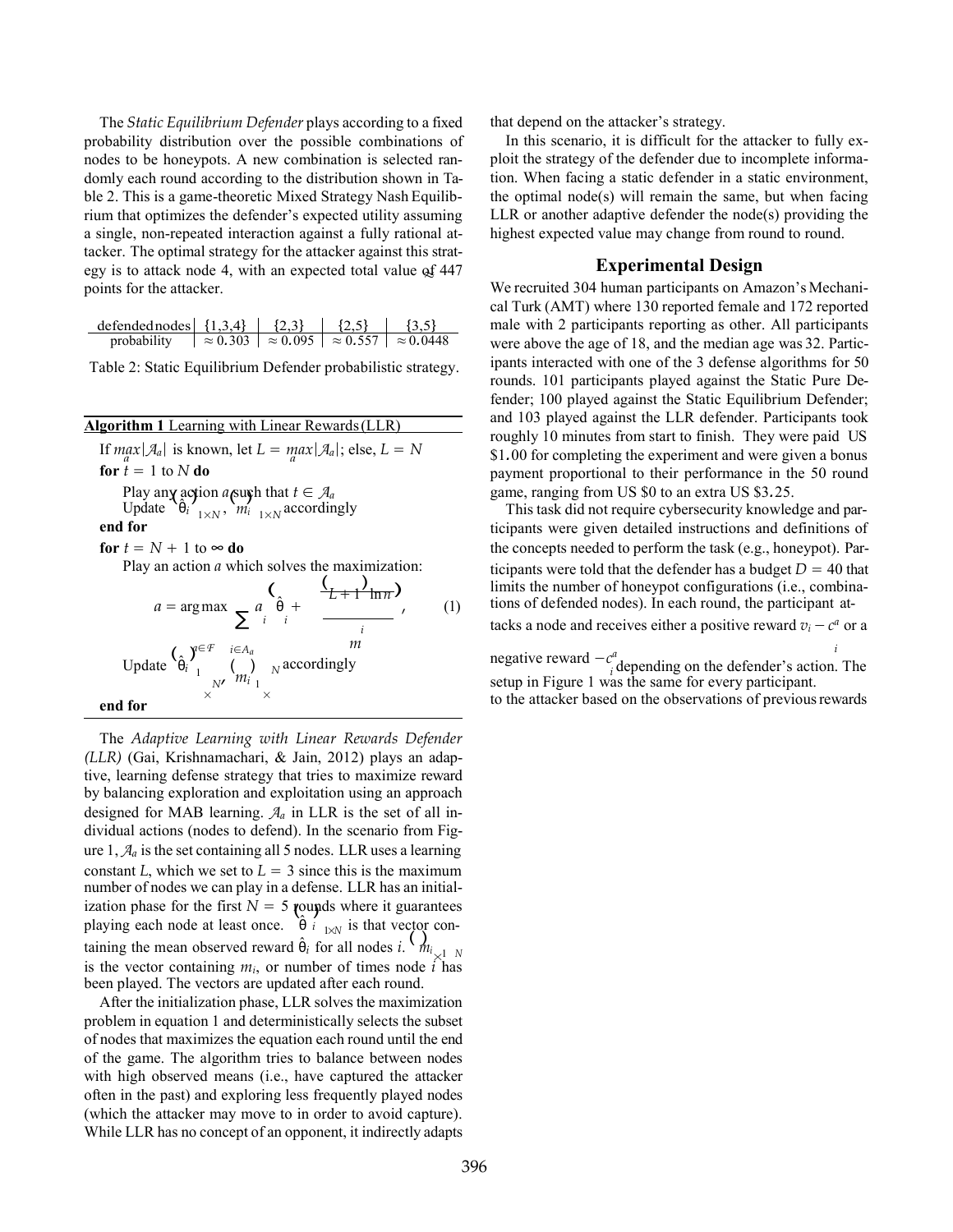We analyzed 4 measures associated with participants performance, and we compared predictive algorithms using the same measures. **Switching**  is a common measure of explo- ration used in human decision-making and learning studies (Gonzalez & Dutt, 2016; Todd & Gigerenzer, 2000). High switching indicates high exploration and low switching indi- cates exploitation in the case of a static defender and static environment. **Switching with Honeypot**  is a measure of switching after attacking a honeypot (i.e., receiving a nega- tive reward). This corresponds with the "Lose-Shift" aspect of Win-Stay-Lose-Shift (WSLS) (Robbins, 1985), a common strategy studied in economics. **Switching without Honeypot**  measures switching after attacking a real node (i.e., receiving a positive reward). This opposes the "Win-Stay" aspect of the WSLS (i.e., "Win-Shift"). Finally, **Optimal Play** is the frac- tion of decisions that have the actual highest expectedvalue.

#### **Behavioral Results**

The results for the 4 dependent measures are shown in Fig- ure 2. The rightmost graph in Figure 2 shows the frequency of optimal decisions over the 50 rounds. We note that participants playing against the static pure defender learn very early to play optimally and significantly improve over time, while the difference between the static equilibrium defender and adaptive LLR defenders is not clear early on. A signifi- cant advantage for LLR only emerges after at least 20 rounds.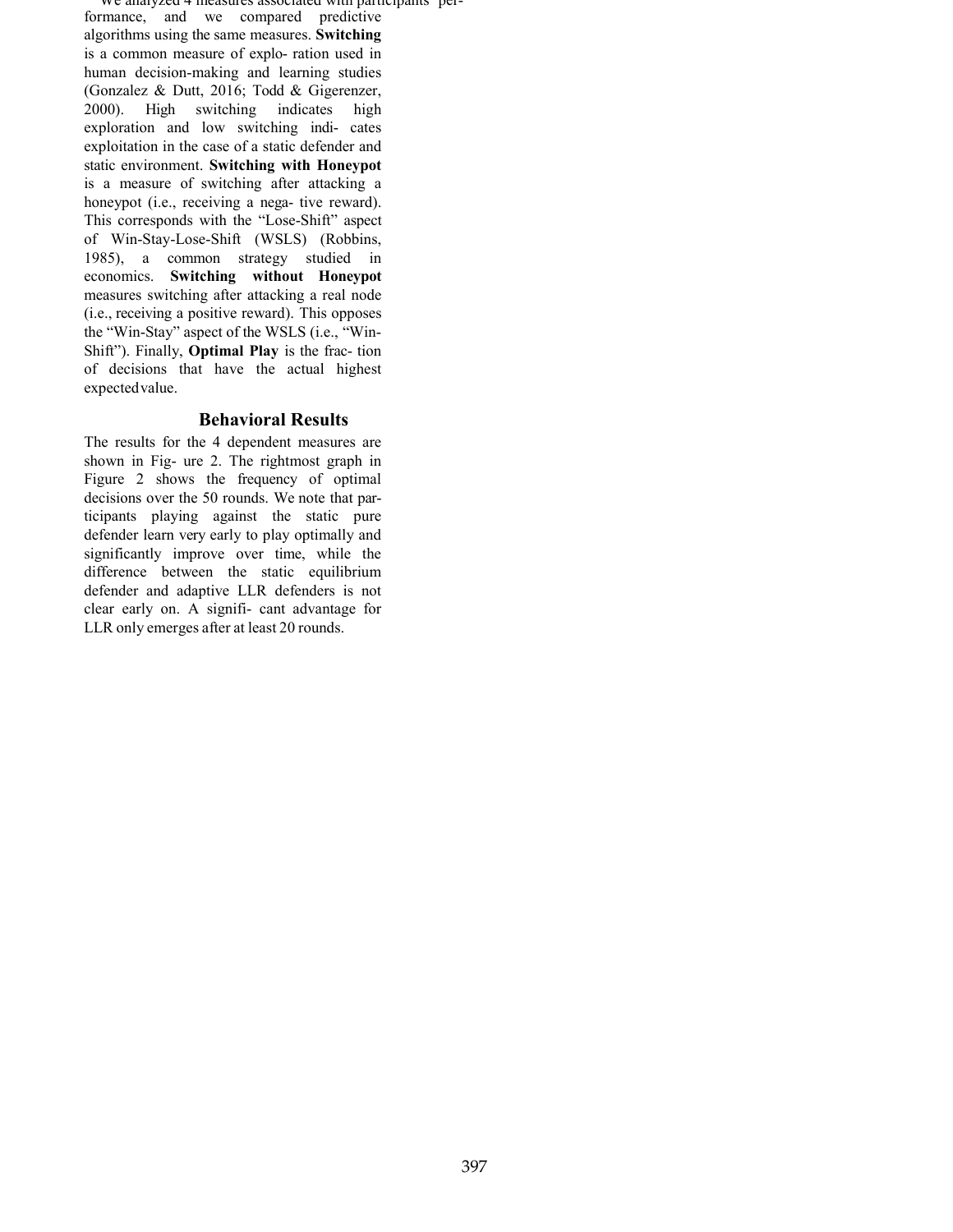

Figure 2: The proportions of participants switching nodes and playing optimally over time. The high switching after triggering a honeypot seen in round 26 from participants facing the static pure defender is a small portion of the population.

We also observe in the leftmost graph in Figure 2 that the overall proportion of switching decreases over time, particularly when participants face the static pure defender. When the participants face the adaptive LLR defender, they seem to have a high proportion of switching throughout the 50 rounds.

The middle left graph in Figure 2 describes the participants' switching behavior after triggering a honeypot. For the static pure defender, the attackers show noticeable spikes because only a few participants attacked the 20 point nodes (triggering the honeypots), upon which the players immediately switched. There are few differences between switching behavior when triggering honeypots of the participants who faced the equilibrium defender and those who faced adaptive LLR. We see a downward trend, hinting that the participants are moving from an early exploratory state to a more exploitative state. Since adaptive LLR updates it's beliefs about a node's expected payoff after playing it, if it captures an attacker that node will be more likely to be selected in the immediate future. Due to this adaptive behavior, switching when triggering a honeypot against adaptive LLR will be more beneficial than against the static equilibrium defender. When facing the static equilibrium defender in this scenario the attacker should always attack node 4, regardless of triggering a honeypot or not.

The middle right graph in Figure 2 shows distinct differences when the attackers did not trigger a honeypot (i.e., received a positive reward). Concerning the static pure defender and static equilibrium defender, decreases in switching demonstrate a move towards a more exploitative strategy and understanding of the static defense. Compare this with participants who faced the adaptive LLR defender where the switching remains high in comparison to the defenders. In general, adaptive LLR tries to react to the observed rewards and slowly moves from exploration to exploitation over time. High switching and remaining mobile is a good strategy against adaptive LLR. However, when we compare the participants' switching behavior with their performance versus adaptive LLR, it appears the participants were largely unable to learn the LLR strategy.

Overall, the pure defender predictably performed the worst (best for the human attackers), yielding an average score of 611*.*93 points. The equilibrium defender performed significantly better, yielding an average of 247*.*81 points. Finally, LLR was the most resilient defender against the human attackers with an average of 172*.*6 points yielded to the participants. Table 3 shows the aggregate statistics of the human attacker performance in terms of end-game attacker points.

average std. dev. median min max

| Pure | 611.93 | 168.88 | 675 | $-375$ | 750 |
|------|--------|--------|-----|--------|-----|
| Equ. | 247.81 | 149.60 | 290 | $-185$ | 570 |
| LLR  | 172.6  | 123.02 | 160 | -85    | 640 |

Table 3: Aggregate data of participants' end-game attacker points.

#### **Adversarial Models**

We evaluated 4 behavioral models and one cognitive model (IBL) (Gonzalez et al., 2003) to emulate participants' performance in the experiment. These models can give insights into the underlying mechanisms that influence decision making and support the development of better defense algorithms that hinder human attacker learning in cybersecurity settings. The models selected below are representatives of behavioral predictors that have been known to capture human performance in numerous MAB settings (Sripa et al., 2009; Zhang & Angela, 2013; Agrawal & Goyal, 2012).

**Win-Stay-Lose-Shift:** WSLS plays uniform randomly on the first round. If WSLS receives a positive reward, it attacks the same node again in the next round. Otherwise, it attacks another node uniform randomly. The "pass" action does not count as a positive reward.

with probability (1 $\text{\ensuremath{\in}}$ ), attacks the node with the highest obdilemma directly with the parameter  $\in \{0, 1\}$ . With probaε**-Greedy:** This model addressesthe exploration-exploitation bility ε, ε-Greedy attacks uniform randomly (exploration) and served average reward (exploitation).

ε**-Greedy Decreasing:** ε-Greedy Decreasing dynamically changes the parameter ε in order to prefer exploitation to-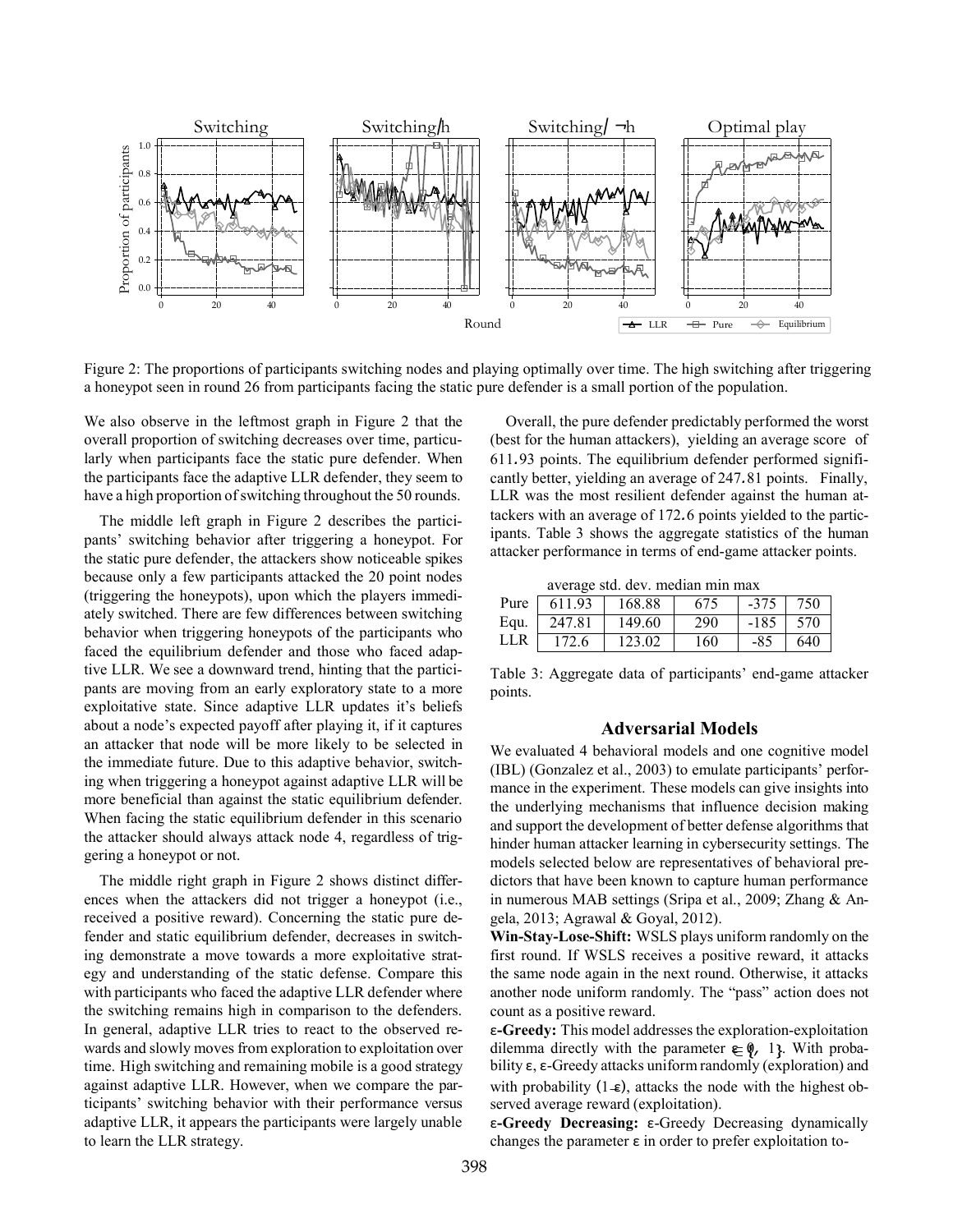|                   |       |       | <b>LLR</b>         |           | Pure      |       |                    |       | Equilibrium |       |                    |           |
|-------------------|-------|-------|--------------------|-----------|-----------|-------|--------------------|-------|-------------|-------|--------------------|-----------|
|                   | Sw    | Swl h | $Sw \rightarrow h$ | <b>OP</b> | Sw        | Swl h | $Sw \rightarrow h$ | ΟP    | Sw          | Swl h | $Sw \rightarrow h$ | <b>OP</b> |
| $\epsilon$ -G 0.2 |       | 0.258 | 0.353              | 153       | 146<br>0. | 0.325 | 0.121              | 0.163 | 0.189       | 0.245 | 0.164              | 0.138     |
| $\epsilon$ -GD    | 0.236 | 0.173 | 0.309              | 0.205     | 0.39      | 0.259 | 0.392              | 0.239 | 0.21        | 0.179 | 0.25               | 0.159     |
| WSLS              | 0.221 | 0.364 | 0.486              | 0.190     | 0.211     | 0.079 | 0.191              | 0.254 | 0.104       | 0.434 | 0.26               | 0.285     |
| TS                | 0.091 | 0.121 | 0.140              | .137      | 0.210     | 0.318 | 0.21               | 0.076 | 0.124       | 0.156 | 0.123              | 0.070     |
| IBL               | 0.109 | 0.118 | 0.139              | 0.127     | 0.084     | 0.347 | 0.094              | 0.057 | 0.136       | 0.163 | 0.164              | 0.152     |

Table 4: The distances of the predictions of individual predictors or IBL models from human data, calculated using RMSE metric. The measures we use are switching (Sw), switching after triggering a honeypot (Sw|h), switching after not triggering a honeypot  $(Sw|\neg h)$  and optimal play (OP). Bold font indicates the lowest value in each column.

wards the end of the interaction. The predictor starts with  $\epsilon = 1$  and decreases it linearly towards  $\epsilon = 0$  at the end of the interaction, given a known finite horizon.

*i*<sub>i</sub> = *v<sub>i</sub>*  $\theta_i - c_i^a$  where  $\theta_i$  *Beta*( $S_i + 1$ ,  $F_i + 1$ ) samples from a Beta distribution, **Thompson Sampling (TS):** We follow the description ofthe TS algorithm as detailed by Agrawal and Goyal for Bernoulli Bandits (2012). We extend this version of the TS algorithm for the Bernoulli MAB by incorporating a support function  $W_i(\theta_i)$  instead of selecting the action *i* with the maximum sample θ*<sup>i</sup>* as described by Agrawal and Goyal. For this setthus the algorithm favors successes  $(S_i)$  over failures  $(F_i)$ .

successful and a failed attack, i.e.,  $v \sim 2c^a$  The IBL deci-**Instance-Based Learning:** An IBL model (Gonzalez & Dutt, 2011) describes a learning attacker with an ability to recall and identify similar "instances" of past decisions using memory. An IBL instance represents a decision made in a specific situation, and the outcome feedback. The feedback here is the net payoff calculated as a difference between a sion process has three main parameters: (1) decay, *d*, which specifies how past experiences are considered in current decisions based on time; (2) noise parameter σ, capturing random variability between experiences; and (3) the similarity, *S*, capturing the influence of the past on the present based on the similarity of the situations.

outcomes of an attack on node *i*: a positive reward ( $v_i$   $c_i^a$ ) as  $o(t^t) \stackrel{\text{LJ}}{\in} i \stackrel{\text{S}}{\sim} S_i$ ,  $f_i$ . In round *t*, an attacker targets a node  $i_t^*$  which maximizes a blended value (BV) as follows: ward ( $-c_i^a$ ) if the target is a honeypot (failure *f<sub>i</sub>*). We denote In the HCG game, an attacker can observe two possible when she attacks a real resource (success *si*) or a negativerean instance in memory representing a combination of situation, decision and outcome that was experienced in the past

$$
i_t^* \leftarrow \underset{i \in \mathbb{N}}{\operatorname{argmax}} BV_t(i) \tag{2}
$$

$$
BVt(i) = (vi - ci) \frac{e^{At(si)}}{e^{At(si)} + e^{At(fi)}} - cia \frac{e^{At(fi)}}{e^{At(si)} + e^{At(si)}} \tag{3}
$$

$$
A_{t}(o_{i}) = \ln \sum_{\substack{t^{i} \in \{1, \ldots, t-1\} : o(t^{i}) = o_{i} \\ \vdots \\ t^{i} \in N}} \frac{(t - t^{t})^{-d} - (t^{i})^{2}}{1 - \gamma} = \sum_{\substack{t^{i} \in N}} \frac{(s^{i} - t^{i})^{-d} - (t^{i})^{2}}{1 - \gamma} = \sum_{\substack{t^{i} \in N}} \frac{(s^{i} - t^{i})^{-d} - (t^{i})^{2}}{1 - \gamma} = \sum_{\substack{t^{i} \in N}} \frac{(s^{i} - t^{i})^{-d} - (t^{i})^{2}}{1 - \gamma} = \sum_{\substack{t^{i} \in N}} \frac{(s^{i} - t^{i})^{-d} - (t^{i})^{2}}{1 - \gamma} = \sum_{\substack{t^{i} \in N}} \frac{(s^{i} - t^{i})^{-d} - (t^{i})^{2}}{1 - \gamma} = \sum_{\substack{t^{i} \in N}} \frac{(s^{i} - t^{i})^{-d} - (t^{i})^{2}}{1 - \gamma} = \sum_{\substack{t^{i} \in N}} \frac{(s^{i} - t^{i})^{-d} - (t^{i})^{2}}{1 - \gamma} = \sum_{\substack{t^{i} \in N}} \frac{(s^{i} - t^{i})^{-d} - (t^{i})^{2}}{1 - \gamma} = \sum_{\substack{t^{i} \in N}} \frac{(s^{i} - t^{i})^{-d} - (t^{i})^{2}}{1 - \gamma} = \sum_{\substack{t^{i} \in N}} \frac{(s^{i} - t^{i})^{-d} - (t^{i})^{2}}{1 - \gamma} = \sum_{\substack{t^{i} \in N}} \frac{(s^{i} - t^{i})^{-d} - (t^{i})^{2}}{1 - \gamma} = \sum_{\substack{t^{i} \in N}} \frac{(s^{i} - t^{i})^{-d} - (t^{i})^{2}}{1 - \gamma} = \sum_{\substack{t^{i} \in N}} \frac{(s^{i} - t^{i})^{-d} - (t^{i})^{2}}{1 - \gamma} = \sum_{\substack{t^{i} \in N}} \frac{(s^{i} - t^{i})^{-d} - (t^{i})^{2}}{1 - \gamma} = \sum_{\substack{t^{i} \in N}} \frac{(s^{i} - t^{i
$$

where  $\gamma \in (0, 1]$  is uniformly randomly sampled and *sim* is a similarity function. We used a linear similarity function that

− − | 2*ci* ) (*vi*t 2*ci*t ) */*20. normalizes the net payoff from a decision based on the max- $\lim_{\alpha \to 0} \frac{1}{\alpha} \text{ payoff of } 20 \text{ and is calculated as } \sin(i, i^t) = 1 - |(v_i - i^t)|$ 

We fit a separate IBL attacker model to human data when playing against each of the algorithmic defenders. We calibrated parameters values using exhaustive search over a wide range of values for each parameter with 350 repetitions for each combination. We used a multiobjective optimization minimizing average RMSE (see Equation 5) of all measures. The resulting three sets of parameters were:  $(\sigma = 0.2, d =$ 0*.*1*, S* = 0*.*6) for the LLR defender, (σ = 0*.*35*, d* = 1*.2, S* = 0*.*4) for the Pure defender and (σ = 1*.4, d* = 0*.5, S* = 0*.5*) for the Equilibrium defender.

#### **Simulation Results**

prediction  $\{p\}_{t=1}^T$  from human data  $\{hd\}_{t=1}^T$ , calculated us-To analyze the predictors' effectiveness in emulating human behavior we did a simulation with identical settings to the human experiment. Each predictor played against the 3 defenders in the same scenario 100 times. We consider the same performance measures as before. How well a predictor approximates human behavior is determined by a distance of a ing the RMSE metric below where where *m* is a performance measure and *T* is a number ofrounds.

RMSE<sub>m</sub>(p, hd) = 
$$
\frac{\sum_{t=1}^{50} (m(p_t) - m(h_d))^{2}}{T}
$$
 (5)

In Table 4, IBL accounted for the "most human" behavior on most of the measures when playing against the Pure and LLR defenders. In contrast, TS plays most closely to human performance when playing against the Equilibrium defender. This may be because the static equilibrium defender most closely reflects the standard stochastic MAB setting that TS was designed for. ε-Greedy, ε-Greedy Decreasing and WSLS *Buehavior a eAt eAt a eAt*<sub>*a*</sub> *eAt a e*<sub>*a*</sub> *eAt e*<sub>*a*</sub> *eAt e*<sub>*a*</sub> *eAt e*<sub>*a*</sub> *e*<sub>*a*</sub> *e*<sub>*a*</sub> *e*<sub>*a*</sub> *e*<sub>*a*</sub> *e*<sub>*a*</sub> *e*<sub>*a*</sub> *e*<sub>*a*</sub> *e*<sub>*a*</sub> *e*<sub>*a*</sub> *e*<sub>*a*</sub> *e*<sub>*a*</sub>

*However, these observations may only paint part of the pic*ture. The actual overall point performance of human participants versus LLR is much lower than the 4 behavioral predictors asshown in Table 5. Nearly all 4 of the behavioral predic tors double the median score of the human participants when facing the LLR defender. In contrast, the IBL model plays the most closely to human performance versus LLR. The IBL model comes rather close to the human data in relation to the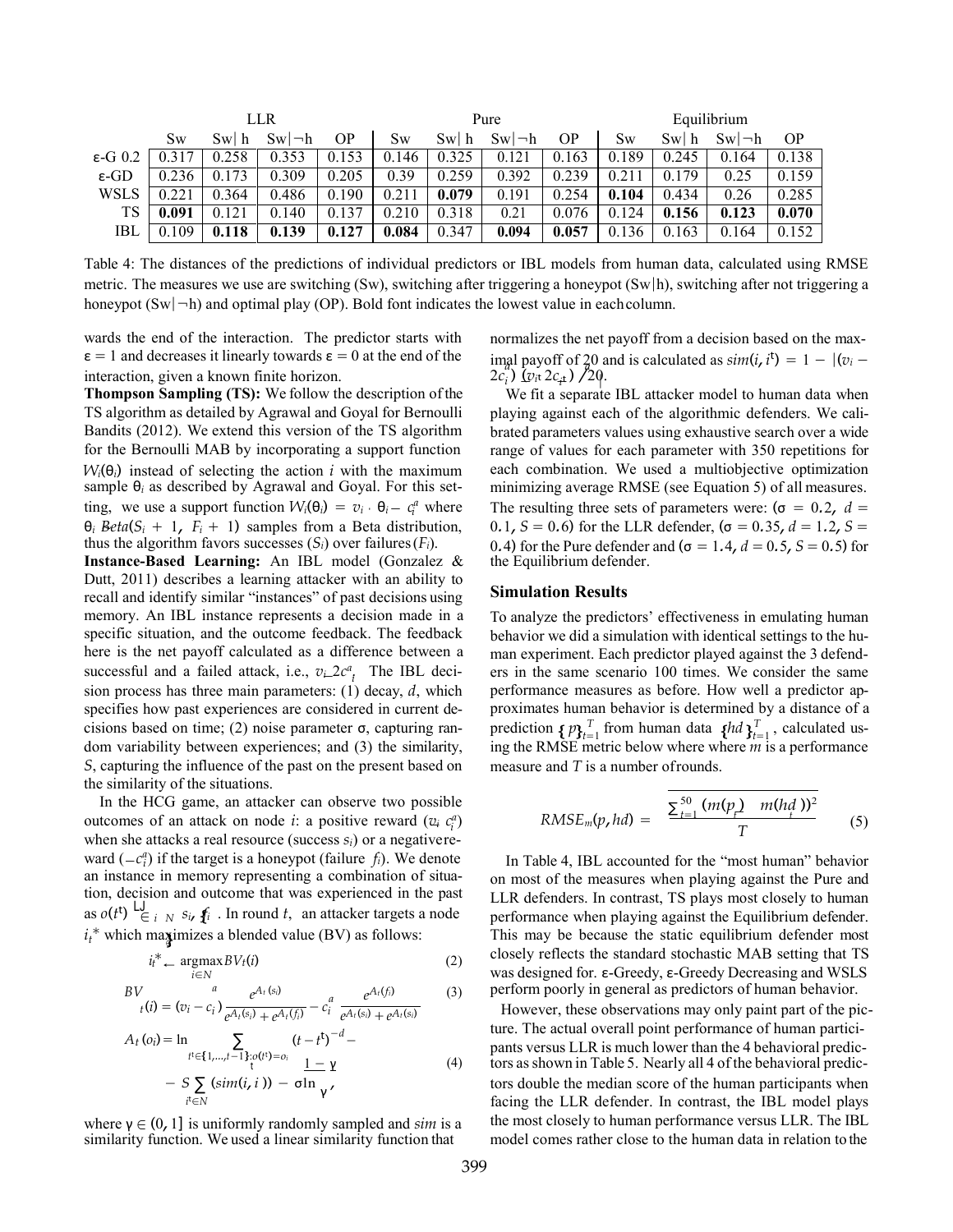

Figure 3: Comparison of the strategy predictions of TS and IBL with human data.

average and median scores. When considering all this information, it appears that the adaptive LLR defender exploited the human participants' learning mechanisms as well as IBL predicts. We can also see that humans may adopt different strategies depending on an opponent's strategy. Thus, when choosing a modeling approach there is a need to carefully select the granularity level at which predictions are needed: aggregate or individualized behavior. The IBL model can produce predictions at both levels.

|                   | $\mu$ | σ        | median | mnn    | max |
|-------------------|-------|----------|--------|--------|-----|
| Human             | 172.6 | 123.02   | 160    | -85    | 640 |
| $\epsilon$ -G 0.2 | 303.9 | 140.3559 | 320    | $-75$  | 640 |
| ε-GD              | 265.1 | 99.55705 | 275    | $-115$ | 480 |
| TS                | 332   | 109.6275 | 330    | 90     | 585 |
| WSLS              | 292.4 | 114.2686 | 287.5  | 35     | 590 |
| IBL               | 198.9 | 193.44   | 220    | $-335$ | 685 |

Table 5: Performance of predictors against the LLR defender in attacker points.

#### **Conclusion**

We study how humans learn in a novel version of an adversarial, contextual multi-armed bandit scenario motivated by a real-world cybersecurity scenario where defenders use deceptive decoys and attackers must learn to avoid them. We evaluated three different types of defensive strategies and showed that an adaptive defensive strategy was clearly the strongest against human players, and the hardest for them to learn. We also made novel comparisons between predictive models for emulating how humans learn in this type of adversarial setting, comparing leading models from both the MAB literature and cognitive science. We find that the best models (Thompson Sampling and IBL) are able to predict human behavior quite effectively, but that human attackers use different strategies depending on the adversary they are up against, and the best predictor may depend on this context. There are many interesting opportunities to improve both types of models especially in making personalized predictions for individuals and specialized context. However, the results so far have immediate practical implications for how we can design better strategies for deploying decoy systems to enhance cybersecurity. In particular, these systems must be adaptive to prevent attackers from easily learning the defensive strategy. The predictive models of attacker learning we have developed will also allow us to develop defenses that actively mitigate the ability of attackers to learn the defensive strategy.